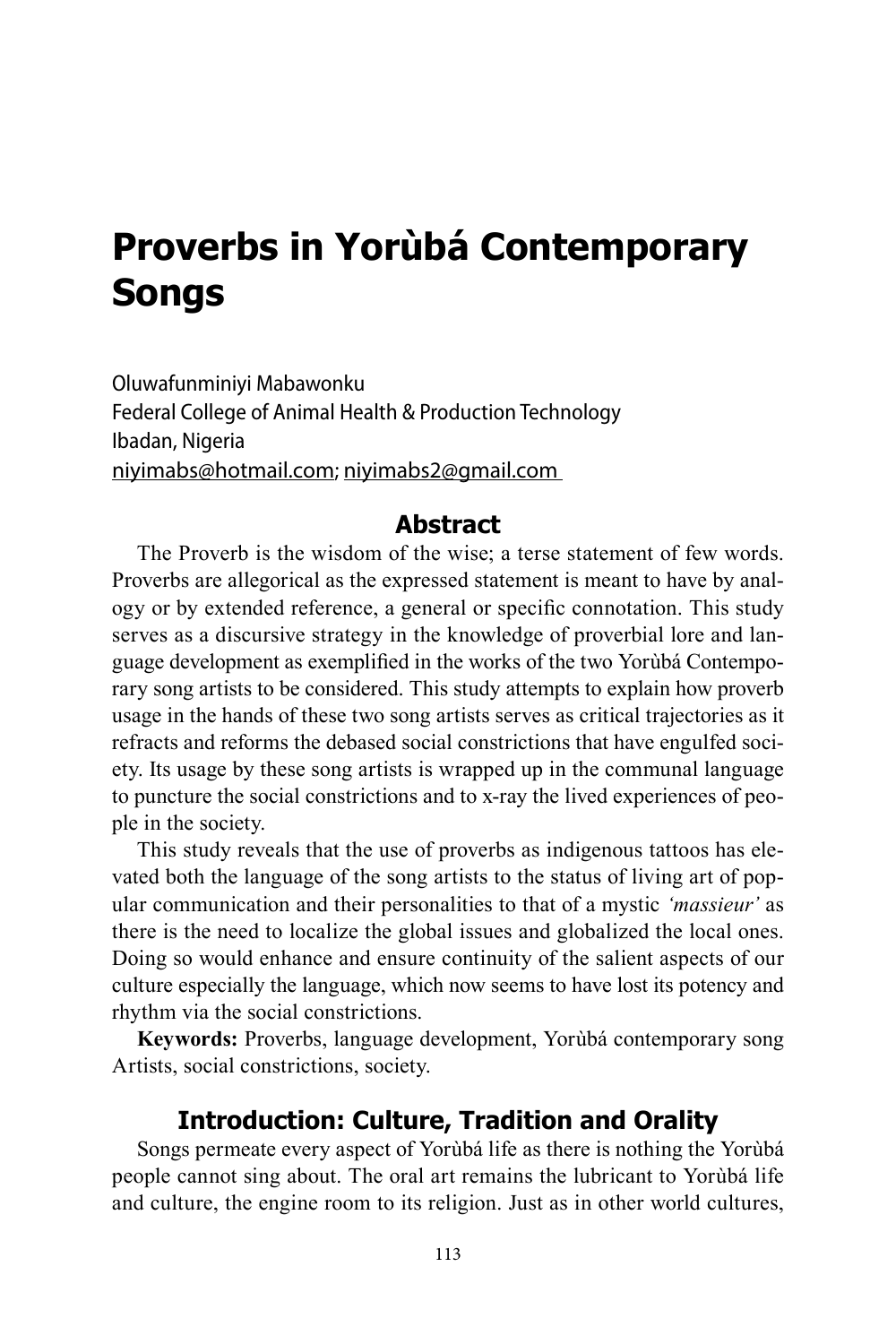culture in Yorùbá is also principally oral as it is passed down from one generation to the other. The orality and didactic nature of Yorùbá cultural tradition determine her oral literature through which the continuity and authenticity of her cultural identity are preserved. The oral nature of Yorùbá traditional life gives shape to the literature and culture which in turn map out her cultural identity. Orality dictates the shape of the genres of literature: drama, prose and poetry in that the themes of the genres are drawn largely from the oral tradition while culture is the identity and the binding force of a people in a geographical location having shared ideas and ideals as it embodies society's values and norms which are embossed in the tradition. Culture, therefore, is that complex whole that includes knowledge, belief, art, language, law, morals, customs, and all other capabilities and habits acquired by man as a member of a society. Yorùbá culture is thus wayfarer for its literature and this is enmeshed in its language. Language, therefore, serves as the codification system for a society's culture, the culture being represented and realized largely through its literature. The literature of a society entails its tradition such as legend, folk narratives (riddles, proverbs, epics); societal norms and conducts (ìwà àti ìrírí); culture is the big umbrella shading both mythical figures and other religious aspects of the tradition. Songs and chants are also aspects of society's culture. All these put together shape the literature of a society and provide its orality.

Culture is the heritage of a race or a people as handed over by their forebears. In the case of the Yorùbá people, this includes inter alia the festivals, dances, drum ensemble and drumming, folktales, myths and legends, chants and songs. In essence, Yorùbá cultural tradition is both historical and experiential. Culture embodies a society's values and norms which are deeply rooted in tradition. Culture, simply put, is the total of the way of life of the people, which includes tradition that comes alive through their language, art, literature, philosophy, medicine and religion. It is the transmission channel for the understanding of the tradition of society. Commenting on Soyinka's *Death and the King's Horseman*, Tanure Ojaide posits "culture is used to question European/western ignorance of other people's ways and to criticize the arrogant behavior which causes tragedy for others."<sup>1</sup>It is the definer of a people's literature, a pattern of behavior, means or agency of transmission of ideas, technical knowledge as well as habits, values, modes of behavior and socialization. Tradition is often confused with culture and taken to be a synonym for culture. Tradition, however, is the social aspect of culture, for example, chieftaincy ceremony, naming ceremony, body adornment. Culture

<sup>1</sup> Ojaide, Tanure. ''Modern African Literature and Cultural Identity.'' *African Studies Review* 35.3 (1992): 49.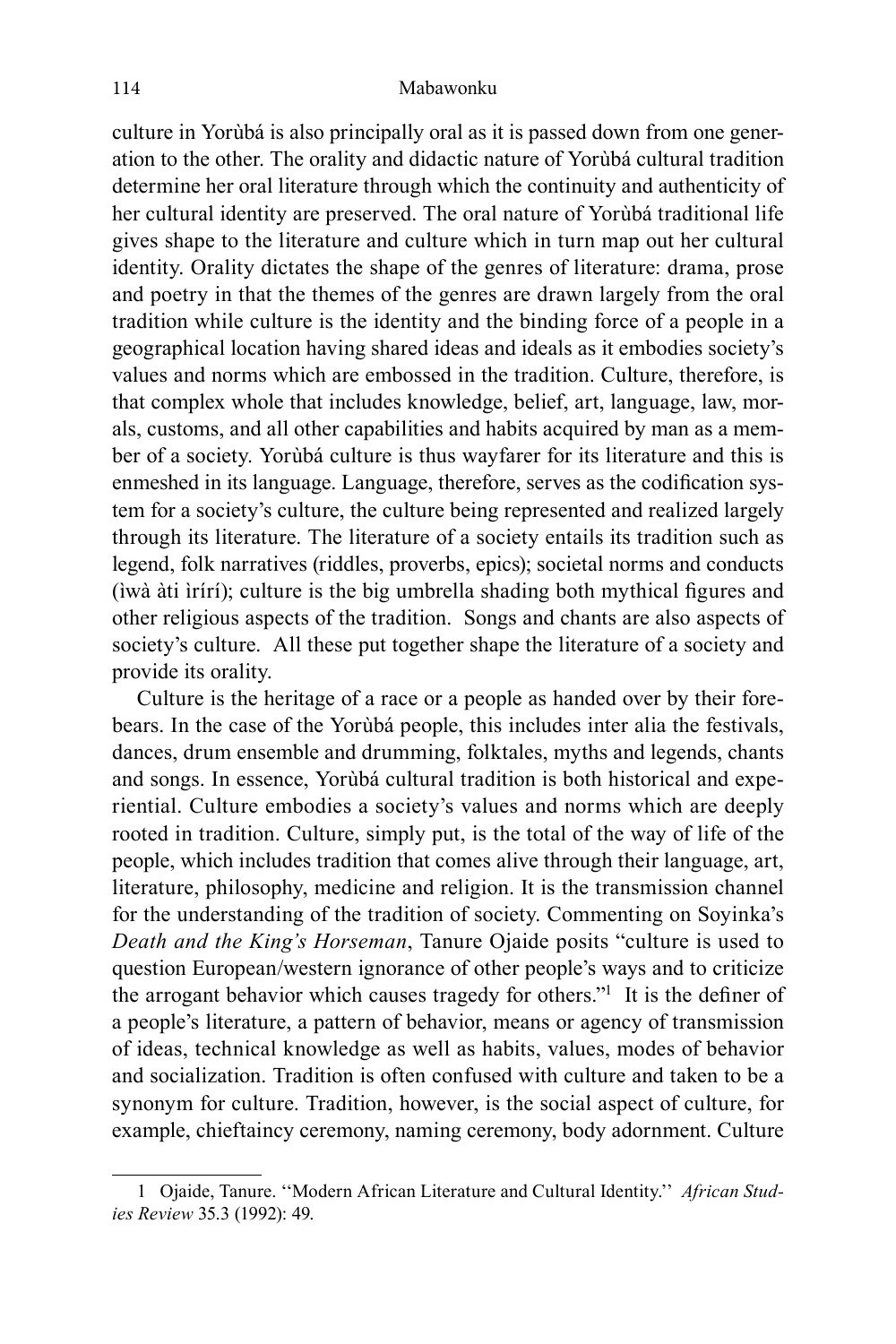in Yorùbá is principally oral as it is passed down from one generation to the other. Yorùbá tradition in this wise can be seen as primarily didactic.

As culture is the transmitting channel of the people's tradition, which is principally oral and didactic, the definition given by B.W. Andah in *African Development* summarizes the discourse on culture. He posits:

"Culture embraces all the material and non-material expression of people as well as the processes with which the expressions are communicated. It has to do with all the social, ethical, intellectual, scientific, artistic and technological expressions and processes of a people usually ethnically and/ or nationally or super nationally related, and usually living in a geographically contiguous area; what they pass on to their successor and how they are passed on."2

The orality of Yorùbá traditional life gives shape to the literature and culture which in turn map out her cultural identity. The orality of the cultural life of the people is a repository and a major source of education for the entire people in that through the diverse myths, legends, songs and chants told by the older folks to the young ones, the tradition and cultural heritage of the people are preserved to enhance continuity and authenticity. Songs are verbal manifestations of the people's worldview. They are coded verbal elements used in almost everyday lives. This study attempts to show how songs become a cultural artefact in contemporary Nigerian society as it combines proverb usage in its depiction as an Indigenous tattoo to decimate its stylistic angst in aiding meaning and aestheticism in the songs. This paper, therefore goes further, in defining the Indigenous tattoo as a tool of resolving social conflict and as an arrowhead for contemporary songs. It examines how proverb usage as an Indigenous tattoo is used as a tool in deconstructing and correcting the vices in the society; explains how it serves as a pivot stand and as a 'cleansing oracle' in contemporary society.

In Nigerian society, proverb usage has become an indigenous tattoo, the focal point of some contemporary songs. Like in scripted literature, Nigerian contemporary song Artists has taken their songs beyond mere entertainment. Through their songs, they have attempted to condemn vices in the society with a view to proffer solutions by encouraging the citizens of the country to embrace what is deemed as an acceptable way in the society. A critical look at some of these contemporary songs shows that the song Artists employ some satirical techniques through proverb usage that are laced as indigenous tattoos

<sup>2</sup> Andah, B.W. ''African Development.'' Occasional Publications of the Department of Anthropology, University of Ibadan, 1982, 4-5.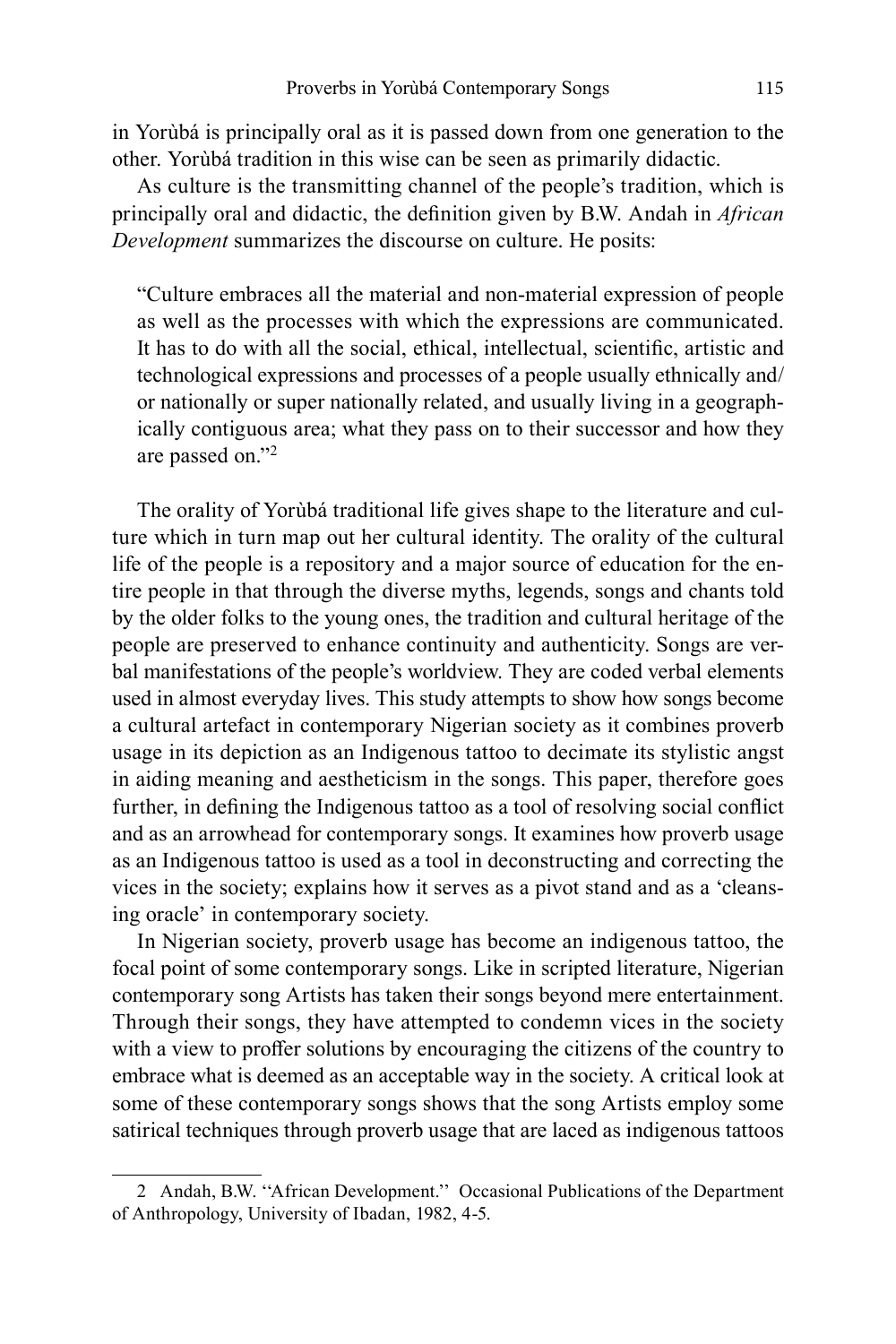to express their indignation about what they abhor and perceived to be abnormal in the society. These song Artists in their use of satire as a lampoon in the proverb are at ease while expressing their annoyance in songs. They consequently enjoy some freedom of speech which Hugh Tracey opines that "one can say in songs or verses what one could not say in prose without offence."3 This work, therefore x-rays the use of proverbs as an indigenous tattoo, a cultural artefact in Contemporary Nigerian songs. The songs examined are *'Isé Olúwa kò ṣ'éni tó yé', 'My Dear: sisí awélórùn'* by Múṣílíù Hárúnà-Ìṣhòlá, and 'Ìbà*'* and *'The truth'* by Wàsíù Àyìndé Marshal respectively*.* Efforts would be made to explore how the selected songwriters have been able to employ the indigenous tattoo to decimate their cultural affinity in establishing their thematic concerns by using the Ronald Paulson (1967) modem.

# **Proverb usage as dialectics of Literature and Cultural Identity**

Proverb usage abounds in many if not all of the African cultures, and this is the pivot on which the identity of the African man is viewed as a biosphere, the phenomenal being. The preponderance of proverbs in many African cultures and their usage dictates and shape the cultural identity of the African man as well as the literature as it attracts attention to him through the oral art distinctiveness in its language usage, brevity and aptness. As dialectic of cultural lore, in African society, a young person is not expected to make use of proverbs in the presence or gathering of elders but in situations where a proverb is used by the former in the gathering of elders, such is expected to acknowledge the elders by paying obeisance to them for his action. Consequently, it is not out of place to hear phrases and statements like *tótó se bí òwe o èyin àgbà* (meaning: credence to the elders' adage); *ẹnu àgbà ni obì ti ńgbó*  (meaning: kolanut ripens in the mouth of the elders) and a child that sits with an old man, if he does not chew pepper, he chews *kola nut*.' This, therefore, makes proverb usage to be the exclusive preserve of the adults.

In literature, oral art has been copiously used by writers not just to mirror the cultural values of the people but more importantly, to showcase and achieve both aesthetic and stylistic effects in their works. To this end, this current research effort examines the desire to explore how the two Yorùbá contemporary song Artists, Múṣílíù Hárúnà-Ìṣhòlá, and Wàsíù Àyìndé Marshal respectively has deployed the use of the indigenous tattoo to reflect as a tool of satire to detonate the cultural tendencies in the body of their songs

<sup>3</sup> Tracey, Hugh. *Chopi Musicians: Their Music, Poetry and Instruments.* 1974. Quoted in Oyin Ogunba. *Literary Art and Literary Creativity in Contemporary Africa*. Ife: University of Ife, 1978, 50.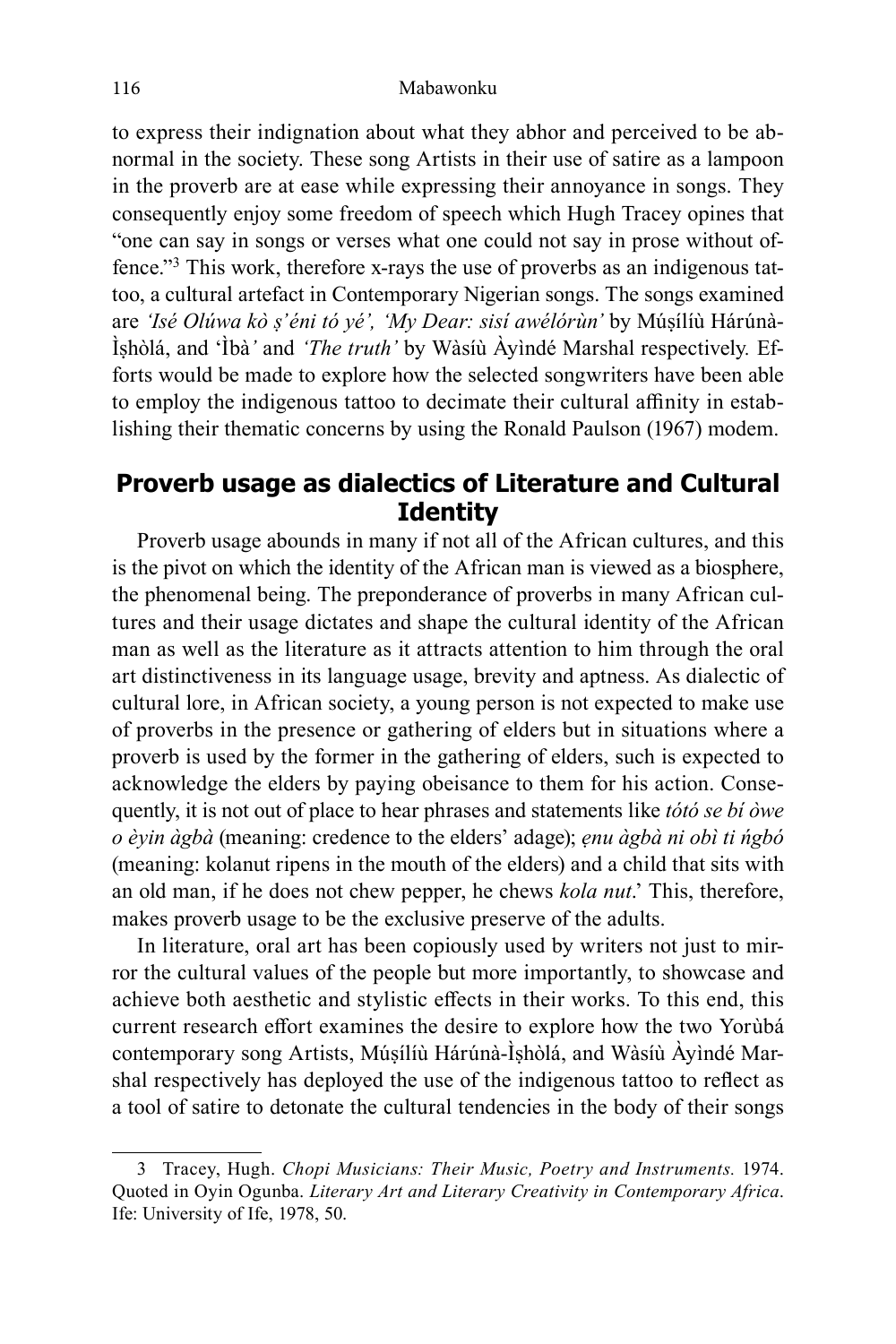and how they convey their annoyance towards the ills in the society. Oyin Ogunba in *Literary Art and Literary Creativity* concludes that "the only area of oral literature which is genuinely fruitful of creativity today is the satire."<sup>4</sup> It can be used as a form of taunt on commenting on political problems, religious hypocrisy, moral decadence, leadership injustices and exploitative tendencies of those in the position of authorities. Its uses address the imbalances or lopsidedness in society. To summarize it all, Ogunba further says, "The literature of a people is integral to the life of the people and usually grows from within."5 Therefore, the use of satire in the proverb is a potent tool in the analysis of Yorùbá contemporary songs, a piece of oral literature. Suffice it to say that a detailed study of the contemporary songs shows that it is suffused with cultural values in a biosphere of an ever-changing society that characterized human living.

The peculiarity of this work that departs from existing works is that the research effort is rooted in its desire to intervene in 'real world' events as part of a broader struggle alongside or on behalf of the disenfranchised and/or oppressed segments of the society. The research effort is borne out of the desire to address a serious political problem of some sort like a social injustice that needs to be corrected, a major structural or institutional inequality that needs to be challenged, and a hierarchy of power that needs to be levelled. The deployment of a proverb, an indigenous tattoo as the cultural hind leg of the society in the Yorùbá contemporary songs is a radical interdisciplinary form of intellectual and political work that operates both inside and outside the academic settings. This becomes significant as the theoretical framework for the research effort is chiefly concerned with human beings in society and the topical issues it focuses on. The theory itself is a human science.

The major material used in this work comes from written sources. For the Yorùbá contemporary songs Artists, the finished works of the artists in a compact disc is used and consequently analyzed accordingly. It should be mentioned that although the genre has been extensively explored by researchers, most of the previous works on it has not specifically focused on the cultural relevance of the songs in contemporary society or on the prescriptive tenets of the Yorùbá culture that produces the songs which are heavily laced with philosophical witty sayings. This, therefore, differentiates this work from the others as it considers its literariness and cultural relevance in an ever-changing human society in relation to a theory. The aesthetics of the oral genre are expressed in its use of lampoons, neologisms and indigenous statements

<sup>4</sup> Oyin Ogunba. *Literary Art and Literary Creativity in Contemporary Africa*. Ife: University of Ife, 1978, 3.

<sup>5</sup> Ibid.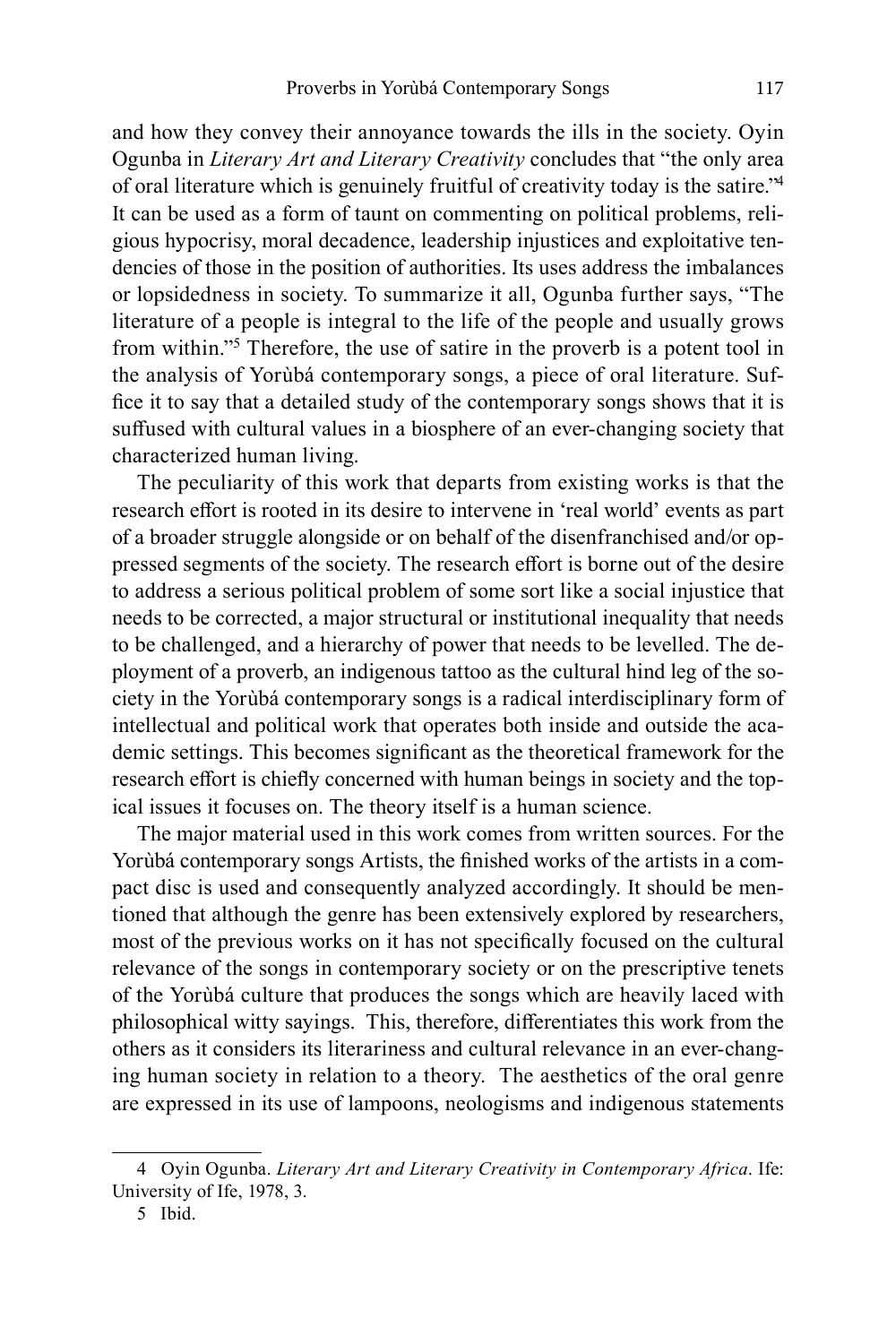which are predominant in oral literature and in the Yorùbá culture that produces it. This differentiates it from written literature.

Proverb, a potent tool of oral literature as an indigenous tattoo is essential to the survival and understanding of Cultural identity. A proverb can be used to condemn and achieve societal reformation. As a tool, it is used as a form of humor to mock and or ridicule with the sole aim of correcting the ills or vices in an individual, society or nation. As man is a social being in a biosphere, he is susceptible to change. This change can either be a vice or a feat. In Nigerian society as seen in the Yorùbá contemporary songs, its use as a backlash on political and socio-religious hypocrisy inherent in the society is mirrored as its use bring to limelight issues that are integral to the survival or uplifting of the society from the debased or comatose level it has found itself. Proverb usage, therefore, as a social comment is relevant in Yorùbá contemporary songs in deconstructing the social being.

Adeoti posits, "proverbs are indexes of a people's language, history, literature and culture as they are associated with 'elders' who are deemed to be wise with age and not expected to speak in 'plain' terms."6 In an attempt to project the socio-cultural realities of life through songs in contemporary society, proverb usage forms a significant part of a verbal collage in Yorùbá contemporary songs. Adeoti says this is so "because proverbs serve as expressions of social realities, cultural practices as well as definer of identities within the social milieu wherein 'man' has found himself."<sup>7</sup> There is, therefore "no aspect of life that escapes the sharp eye of the proverbial, whether private or public."8 It is sacrosanct to say that proverb is a communal property and is closely linked to the language of the people. These two concepts, proverb and language have a symbiotic relationship as posited by Mabawonku that "both rely on each other and is an interpretant of one another."<sup>9</sup>What this means is that the beauty of the language comes to the fore through the proverb usage while the proverb used showcases the dynamics and aesthetics inherent in the language delightfully and figuratively. Hence, language preserves proverbs from cultural extinction through constant usage.

Suffice it to say that proverb is often linked with wisdom in talk or utterances as people are regarded as being wise when they lace their statements with proverb. However, proverbs are better understood when presented and treated in the context in which they are used as it emphasizes aptness and

<sup>6</sup> Adeoti, Gbemisola. "The Loudness of the 'Unsaid': Proverbs in Selected African Drama." *Legon Journal of the Humanities* 30.1 (2019): 83.

<sup>7</sup> Ibid

<sup>8</sup> Ibid

<sup>9</sup> Mabawọnku, 'Funminiyi. "Interplay of Ideology, symbols and culture: A reading of Zulu Sofola's plays." *Iroro: A Journal of Arts* 18.1&2 (2019): 55.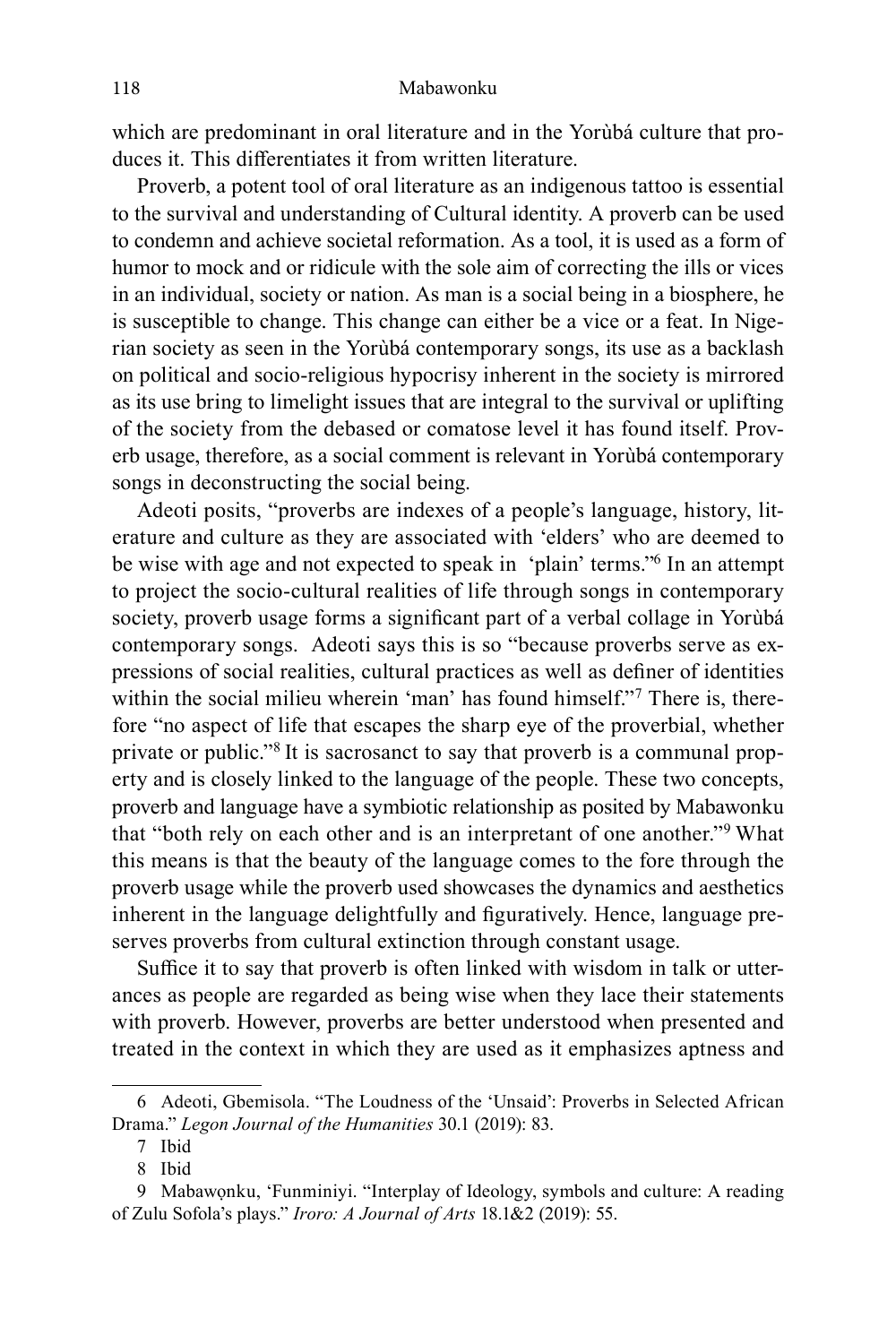effectiveness. Hence, its use by the song Artists is to reinforce position, emphasize a point, and give warning or advice as well as give prominence to the indigenous language which is partly in extinction and the dwindling ethical standards in contemporary society. With this hindsight, M.A.K. Halliday gives credence to the spoken words as he intones, "written language is corpuscular and gains power by its density, whereas spoken language is wavelike and gains power by its intricacy."<sup>10</sup> The intricacies of the spoken words are in the power of culture and language that produces it.

Dumbi Osani sees proverb as:

"An important form of African oral tradition. It is a distinctive aspect of the use of language employed mainly by adults in informal conversations as well as informal speeches at meetings, conferences and other occasions. They are commonly used in various forms of oral literature such as folktales, songs, chants and even drama. The older ones (generation) often have their speech colored with this oral act."<sup>11</sup>

It is no gainsaying to reiterate it that proverb emanates from the reservoir of ancient wisdom and therefore, have the force of tradition behind it. It may be used to either justify an action or to make a point. It may be used to either justify an action or to make a point. Its usage reflects the role it plays in folk narratives, songs and chants to understand the dynamism of linguistic artistry (which Halliday dubs as being intricate) of the [African] language and culture in projecting life and living in the [African] society.

# **Yorùbá Contemporary Songs**

Yorùbá contemporary songs are off-shoot of Yorùbá occasional songs which are regarded as *'orin àtìgbàdégbà'*. The variants of the occasional songs are *fújì, wákà, jùjú* and *àpàlà.* However, these variants have been redefined and repackaged to reflect modernization yet, without losing the rich cultural ethos that produces it! The songs are now rendered in a relatively more high pitched voice and with more modern musical accompaniments. Aside from this, both the lead singer and the retinue of chorus sing the songs while standing as opposed to the traditional form in which the songs are rendered in a sitting position thereby decimating the Yorùbá axiom that *'èsò pèlé ni ijó àgbà'* (meaning: the elderly dance is with caution). The standing position

<sup>10</sup> Halliday, Michael Alexander.K. *On Language and Linguistics,* edited by Jonathan Webster, *The Collected Works of M.A.K Halliday,* vol.3, New York: Continuum, 2003, 132.

<sup>11</sup> Osani, Dumbi. "The Aesthetics of Proverbs in Nigerian Fiction: D.O Fagunwa and Chinua Achebe." *Papers in English and Linguistics* 9 (2008): 95.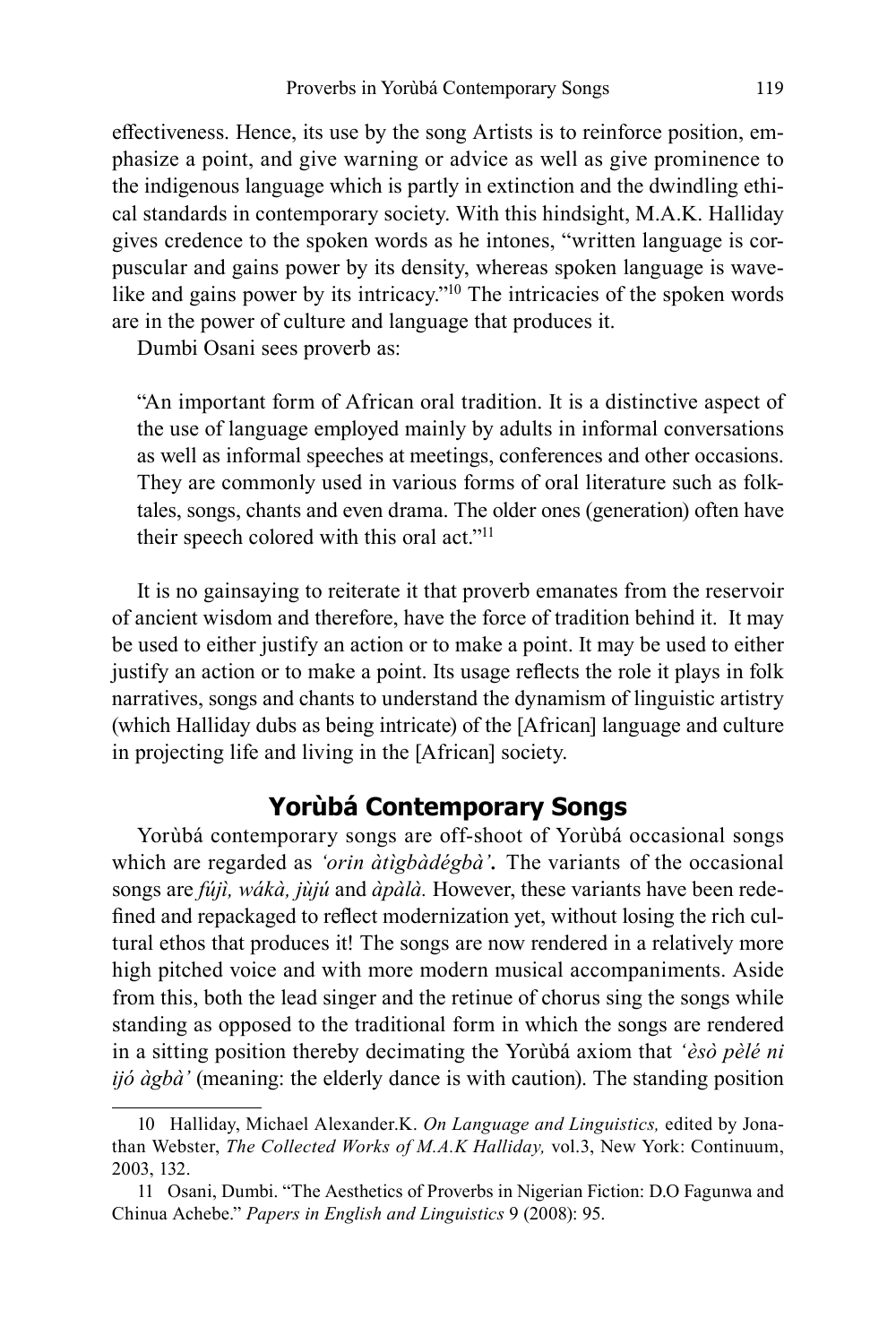in which the singers render the song coupled with more modern musical accompaniments and the fast tempo in its mode of delivery enhances its danceable status by both the young and not too old in the society. In addition, the standing position of its delivery model ensures better coordination by the lead singer as s/he could move around easily during the performance to prompt or gear up the retinue of chorus singers in their act and to properly connect with the audience.

# **Aesthetics and thrust of Yorùbá Contemporary Songs**

Yorùbá contemporary songs are used to condemn acts of wastefulness and neglect both in the society, the nation and at the home front. The songs are used as ideas for cultural revival, social integration and national development, and, as social commentary. Commenting on the socio-cultural relevance of the songs in foregrounding the Yorùbá rich cultural heritage that produces it, Adeyemi Adegoju refers to the use of the talking drum, a non-verbal semiotic sign as "speech surrogate."12 Drums are used to disseminate information and reinforce an idea. The message or information may be of two kinds. It may either be to foretell or warn of an intending outbreak or danger that may be consequent upon an inimical act in society. It may also be to praise or celebrate the heroic feat or virtues of somebody in the society. In a threetrack album titled, *'s*ó*y*ò*y*ò*'* which comprises of eight songs, Músílíù Hárúnà Ìshòlá, a contemporary à*pàlà* music griot, in the track, *'Isé Olúwa kò s'éni tó yé'* (meaning: God's deed is beyond comprehension) asserts:

*Isé tí kálukú bá mò Kó t'ẹpá mọ Músílíù o, Àwà la l'Apàlà gidi* whatever trade/profession one knows one should continue with it O, Músílíù we are the custodian of true Àpàlà music

The 'speaking' and comment of the drum form a linguistic complement as they add to the musical aspects of the song. Ruth Finnegan observes that "drum language, in a simpler form, is a specialized form of expression, understood by many but probably only fully mastered and appreciated by the few…

<sup>12</sup> Adegoju, Adeyemi. "'The Musician as Archivist: An Example of Nigeria's Lagbaja.'' *Itupale: Online Journal of African Studies* 1 (2009): 1.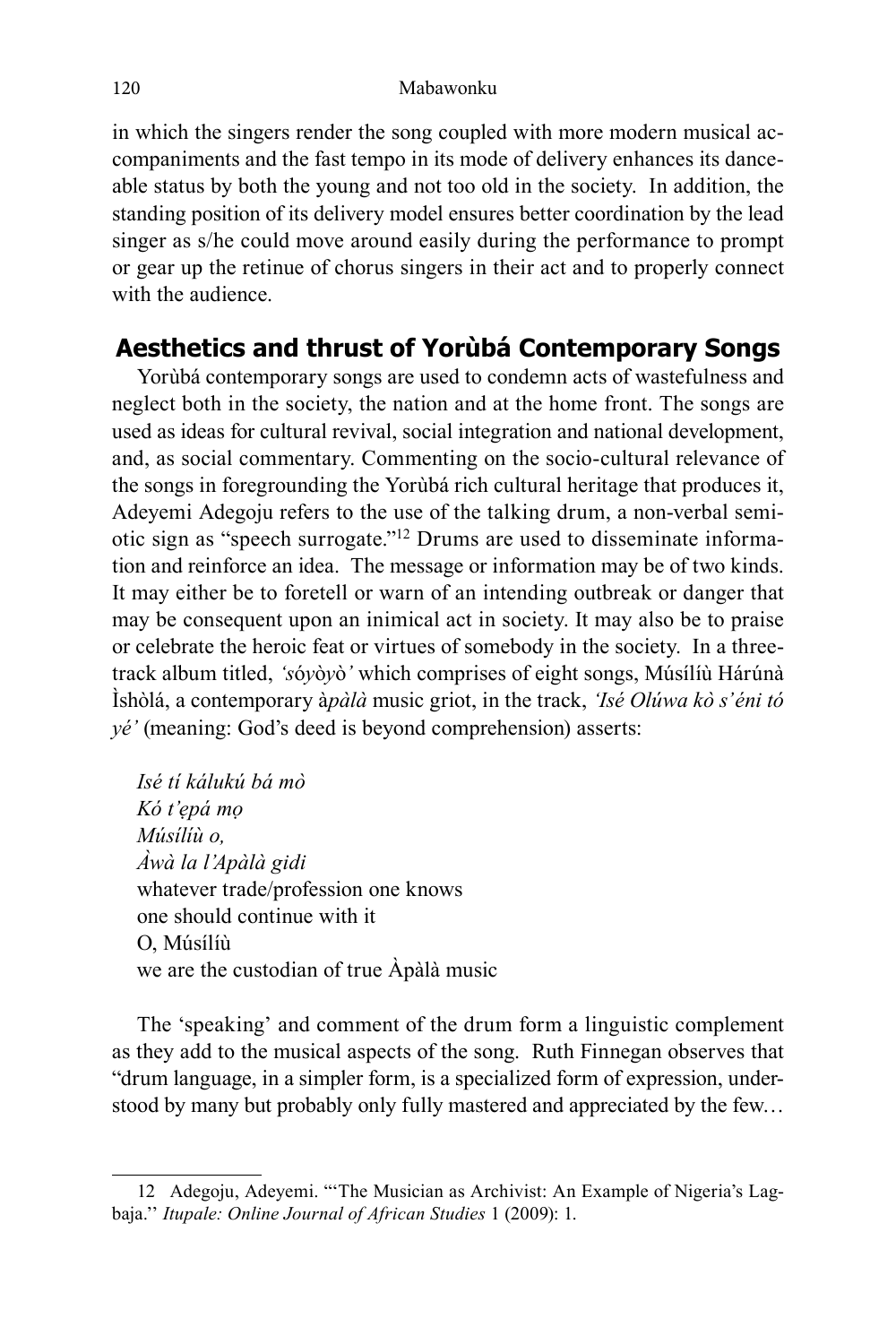it is a sign, a signal code."13 More importantly, drum language in nature is often poetical and it adds to the verbal resources of the language. It is worthy to mention that the particular importance of drum language for mankind is that it vastly enhances the definition of meanings and purposes by which all members of a community share and remember an organized pattern of life.

After the interpolation of the drum, the lead singer declares that the skill of singing Àpàlà song is an innate thing in which he requires no formal tutelage as he has been in it for a while:

*Àpàlà gidi là wa ńję Ó ti rò wá lórùn bí èkọ Ó ti pé ònà ti jìn Ó ti rò wá lórùn bí èkọ Bí ẹ bá fé s'eré Àpàlà Ę kó 'ra yín papò Kí ẹ mí a bò o Kí ẹ f'arabalè wá k'ósé ọdún méta ò e*

we 'eats' the genuine Àpàlà It is convenient for us like the steamed corn pudding It's been long as the journey is far It is convenient for us like the steamed corn pudding If you want to sing and play Àpàlà Gather yourselves together And come along And be patience To learn the vocation for three years.

From the lines above, the singer lampoons his rival by proudly declaring that his skill is unparalleled, natural and divinely inspired. He admonishes his rival that to have a good mastery of the art, they should turn to him for tutelage and be properly trained! It should be mentioned that there is extensive use of proverbs in Yorùbá contemporary songs as Yorùbá people are known to always lace their speeches and assertions with witty statements/phrases that are proverbial. As a pointer to his being versed in the trade and have a thorough mastery of his art, an excerpt from Wàsíù Àyìndé Marshal, a contemporary *fújì* music griot, in his track, *'ìbà'* from the album titled "*Talazo*" says:

Àyìndé *ti gbé'se rè dé*

<sup>13</sup> Finnegan, Ruth. *Oral Literature in Africa*. Oxford: Clarendon Press, 1970*,* 498.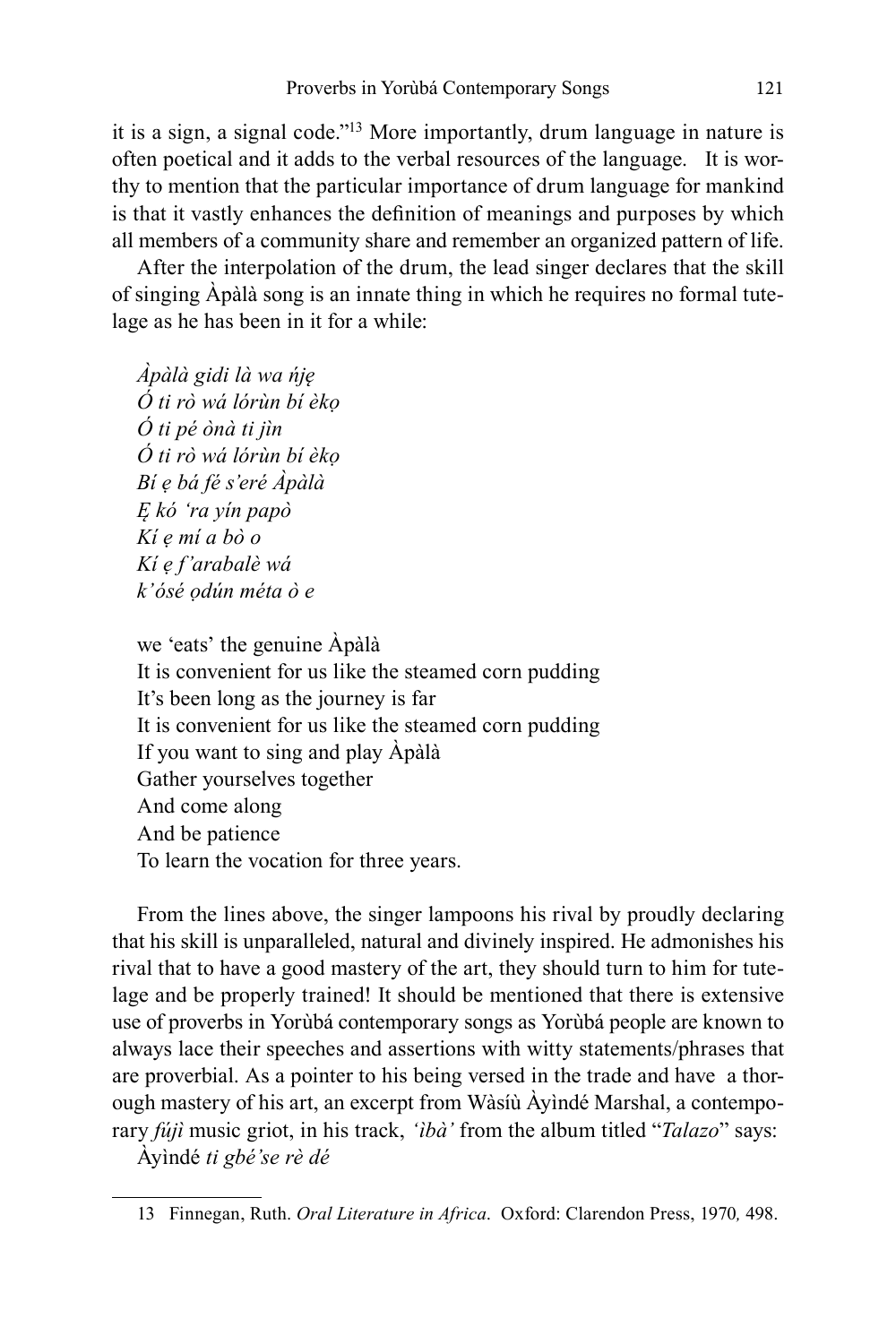*Ę wo b'óse ńpèdè Bí ęni j'iyò* (Àyìndé has come with his ways Look at how he uses language Like one that eats salt).

Salt, which is a condiment for cooking becomes an index for sharpness which enables the song Artist to use the language flawlessly!

A lot is said and revealed in witty statements. An example is depicted in the lyrics above through the lines:

*Àpàlà gidi la wa ńję Ó ti rò wá lórùn bí èkọ*

We 'eats' the genuine Àpàlà, it is convenient for us like the steamed corn pudding. and: *Ę wo b'óse ńpèdè Bí ęni j'iyò* (Look at how he uses language Like one that eats salt).

The use of an instrumentality of satire through lampoon as expressed proverbially in Yorùbá contemporary songs is to x-ray social ills orchestrated by strife and envy in the society. The lampoon is used to correct the vices. This is achieved through proverbial declaration /witty assertion as exemplified in the lines below in the songs by the two musicians. First, Músílíù Hárúnà Ìshòlá declares:

*A kìí s'ęgbé won nínú orin A kìí s'ęgbé won nínú ilé odù Ęrú olóko àwa ni wón jé! B'ójé kí á kọrin Ìṣhòlá ni Baba ò e*

we're not their mates in singing we're not their mates in the house of the riddle they're slaves unto us in our farms (vocation)! if it is to sing O, Ishola is the father

And Wàsíù Àyìndé Marshal retorts: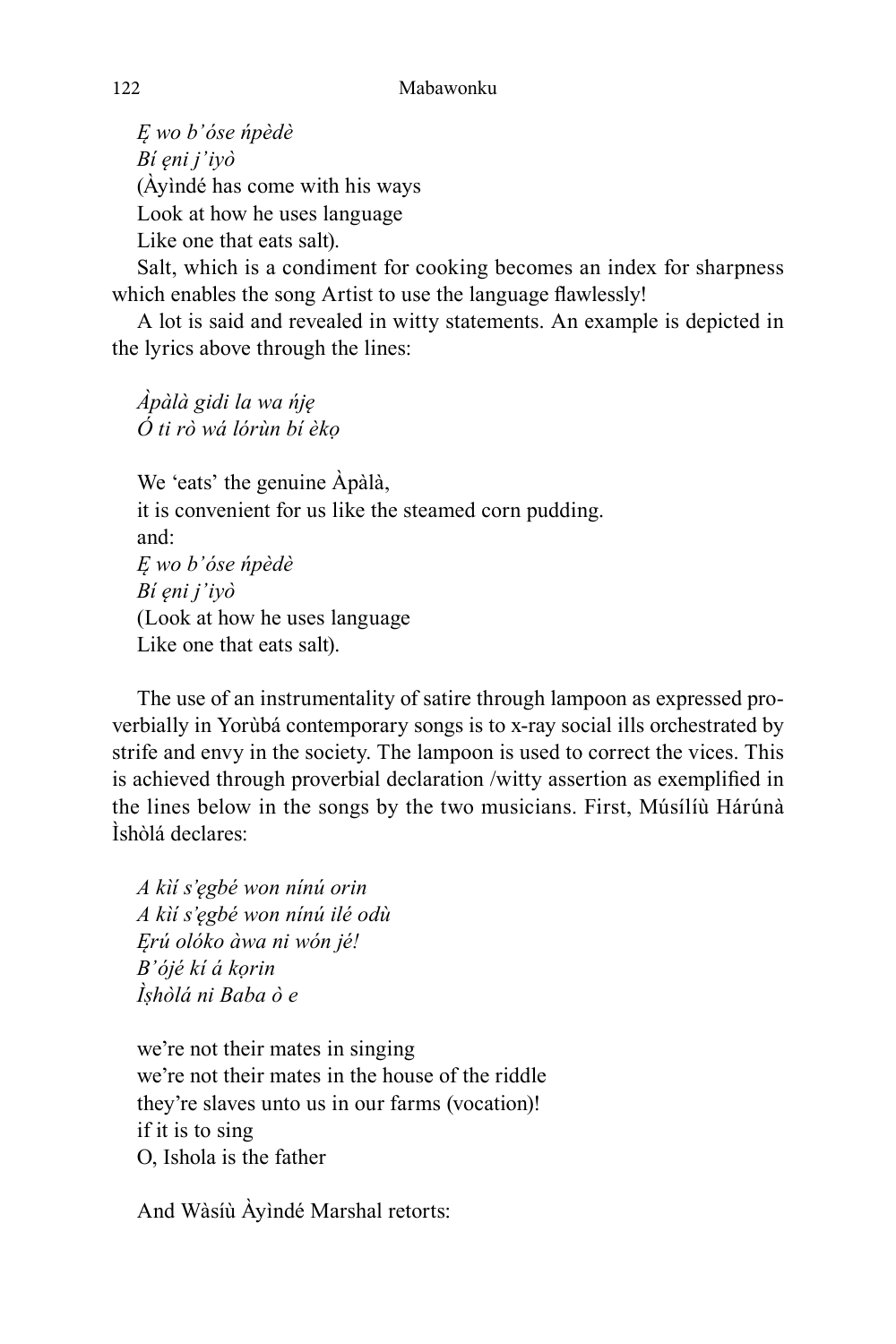Ęni *t'ójù mí lọ* Ìbà *ni mo se o* Ìbà *fún Barrister* Ìbà *fún Kollington T'ómodé bá ti júbà* àgbà Ó *dájú kò ní k'ọşè*

Those who're older than me O, I pay homage I pay homage to Barrister I pay homage to Kollington when a child pays homage to the elders such will not suffer misguide.

As against Músílíù Hárúnà Ìshòlá whose detractors are not willing or ready to acknowledge which thus results in his casting satiric aspersions on them via the lyrics of the song, Wàsíù Àyìndé Marshal on the other hand 'prides' the ìbà (homage) phenomenon which shows the rich Yorùbá cultural heritage for the high premium placed on respect and homage. It should be mentioned that the high premium placed on respect and homage in Yorùbá cultural heritage distinguishes one as the original and authentic *ọmọ ilè káàró oòjíire*, a metonymy for a thoroughly bred and acculturated child.

Still on aesthetics, the main thrust of Yorùbá contemporary song is that it touches on the beauty of African cultural heritage as opposed to the ethnophobic bias which the Europeans has for it and which was overtly displayed in Joseph Conrad's 1987 '*Heart of Darkness'.* These contemporary songs do not just extol the social relevance of the art; they also punctured the notion of 'art for art sake' by educating, entertaining, teaching and prescribing the way for a chaos-free society. The songs are wrapped with satire and are garnished with proverbial sayings which are the indigenous tattoos that are embellished in the culture. These indigenous tattoos comment on the dwindling cultural ethos to revive them in the society as it also points to the need to go back to the basis in which the goodliness and order of the society lie and to which the *'ọmọlúàbí'* concept foregrounds. This is aptly captured in the excerpt of the lines from Músílíù Hárúnà Ìshòlá below:

*Kò ní burú fún orí K'ádé fìlà s'óríkún ẹsè Ęnu wọn mèfà Ęnu wọn mèje*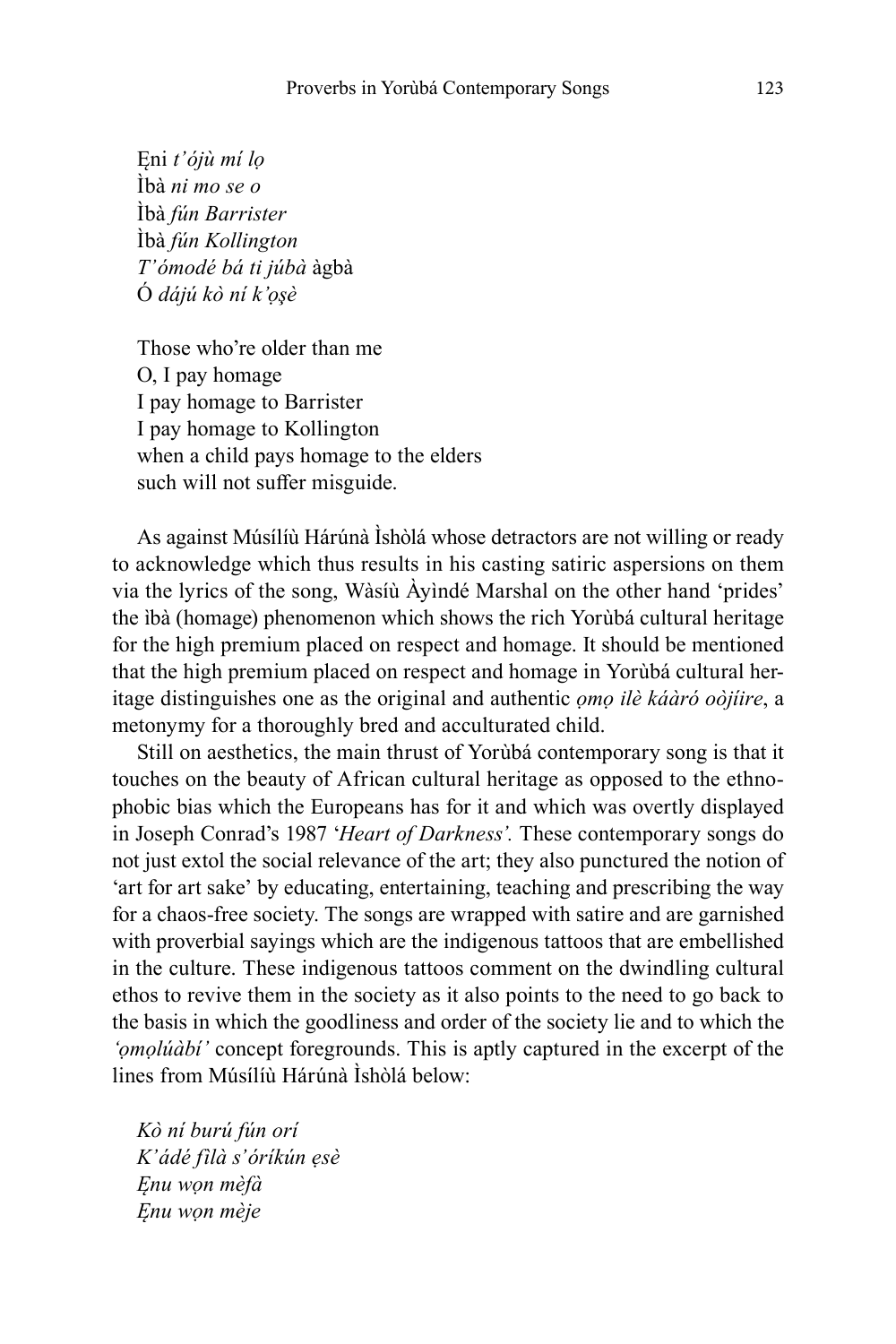*Àwa ò bá ẹlénu méjì seré mó Báa lá ò ní s'òrò Òrò á sọra è bó bá pé Ìgbéraga ńse wón*

It will not go bad for the head 2ce That the cap would be worn on the knee They say six today They say seven tomorrow We do not want to play with an inconsistent person. If we say we would not talk The truth will come to the fore at its own time They are boisterous.

While Wàsíù Àyìndé Marshal in 'the truth' intones:

*Òrò NEPA kéę bá wa dá si Bí a se sanwó iná tó Iná kò sí* You should intervene in NEPA<sup>14</sup> matter So much that we pay for electricity There is no electricity.

From the excerpt above, the forward, inconsistent nature of some certain elements in the society is displayed as their ingenuity is not consistent but questionable. These elements are shaky and they talk with both sides of their mouth. Howbeit though, their antics and cunning ways would soon come to the limelight and their deeds which are boisterous would be seen as such that is detrimental to good orderliness in the society as culturally prescribed. The artist as infotainment uses their creative ability to satirize and cast aspersions on the social problems that prevail in the country. The lampoon is further accentuated by the hopelessness of the elements with which they co-habit with and has become their quintessence counterpart in the society.

Proverb usage in Yorùbá contemporary song serves as a stimulant and a pointer to the right order in the society. Through its use of parodies, puns and acoustic wordplay, it presses on the need for intelligence and smartness

<sup>14</sup> NEPA is the acronym for the Power Generating Company in Nigeria. Its full meaning is National Electric Power Authority. The name has however been changed to Power Holding Company of Nigeria (PHCN).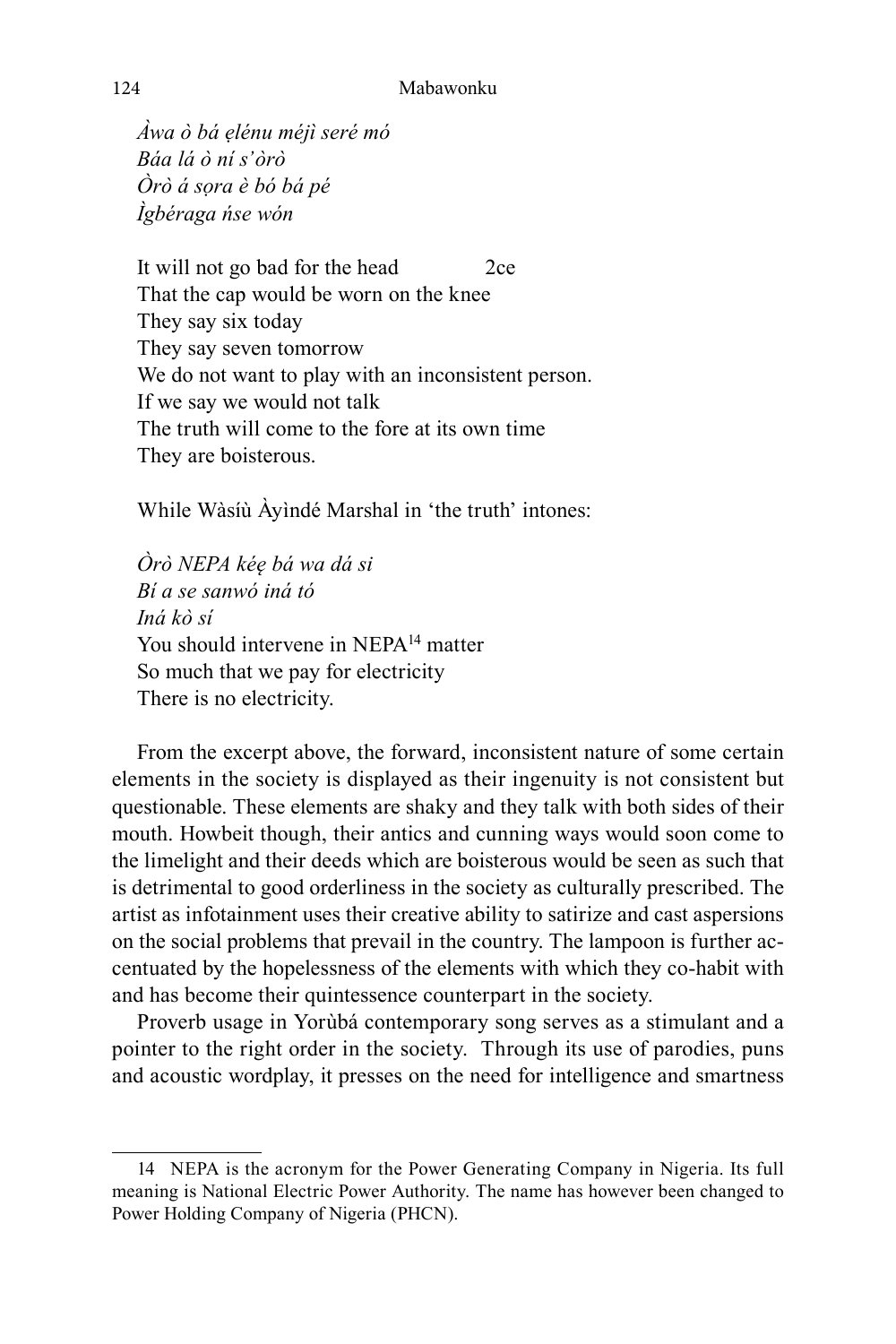as it abhors sluggishness or slothfulness in society. Wàsíù Àyìndé Marshal in pointing to the right order in the society in his song intones:

*Òrò Nigeria la fé ṣo Kéę wá gbó War Against Indiscipline<sup>15</sup> Ó dáa ká á gbà á Ká fi k'ógbón Ibi kíbi t'áa bá wà War Against Indiscipline Káá ṣ'òtító Indiscipline Wón ní ká a máá ṣe mó Wón ní ká á ṣ'òtító*

We want to talk about Nigeria Come and hear War Against Indiscipline It is good that we take it That we learn from it Wherever we are War against Indiscipline We should be truthful Indiscipline They said we should not do it again They said we should be truthful.

The parodies in the above lines are in the words *ó dáa ká á gbà á* (it is good that we take it), *ká fi k'ógbón* (that we learn from it) and *káá ṣ'òtító* (we should be truthful). The malaise that the military sees as a clog in the wheel of progress of the country and sets to wash away incidentally serves as the defining nuance of the same military! The clampdown on corruption and other vices by the then Government in power became 'repressive' even within the military and this is not surprising when General Ibrahim Badamosi Babangida (IBB) in a palace coup on August  $27<sup>th</sup>$ , 1985 took over power to become the Head of State in Nigeria. If the tempo has been sustained, the malaise called corruption that has bedevilled the Nigerian state to this comatose level

<sup>15</sup> War Against Indiscipline (WAI) was introduced in Nigeria by the military dictatorship regime of General Muhammadu Buhari/Tunde Idiagbon in March 1994. It was a mass mobilization program organized by the military junta to correct social maladjustments and curb all forms of corruption both in public and private places.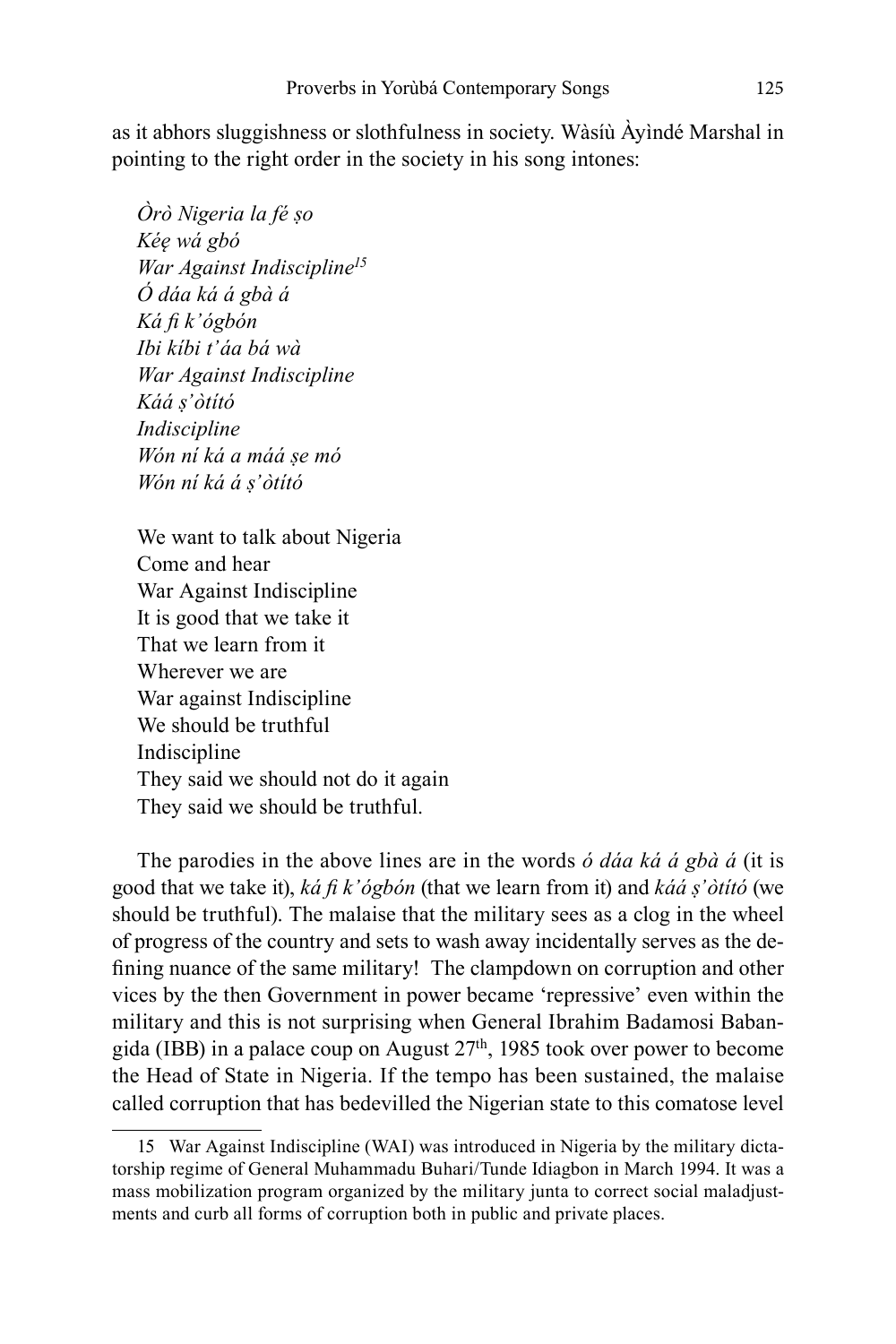would have been nipped in the bud and curbed! The nation would not have been a caricature before the comity of nations.

In the track, *'My Dear'* by Músílíù Hárúnà Ìshòlá, an example of parody, jokes and wordplay is aptly displayed:

*Wo, fine girl dúró náa Kílo sé ẹ tí o ńfi mí pa sáyó? Mò ńpè é, ò ń show… Léşèkẹşè là ńpe 'şè K'éléşè kó gbéşè l'éşè Láì gbéşè ni ẹléşè fi gbè 'sé kan lójú Ęléşè di ẹlèsè…*

Look, fine girl wait Why are you ignoring me? I'm calling you but you are making jest of me Instantly the leg is called The leg owner is expected to make haste The inactivity of the leg owner makes it to receive a blow on the face The leg owner becomes a sinner.

From the lines above, the beauty of Yorùbá language comes to fore in its phonoaesthetic array of the word *ẹléşè* (leg owner) and è*sè* (sin). The same word of the same lexis but with different tonal marks is juxtaposed against each other in an array of wordplay which is rhythmic. This tonal word play is symbolic. In Yorùbá culture, a child's intelligence is built by and tested through unfaltering wordplay. The mastery of the wordplay starts from the home front. Little wonder that a Yorùbá maxim says, *'ọmọ tí ó bá máa jé Àsàfá, kékeré ni ó tií ṣ'ẹnu ṣámúṣámá'* (a child that would be intelligent would show the traits from infancy). Yorùbá contemporary song uses satire as a parody in drawing out the dangers inherent in slothfulness in society. Through the wordplay, the individual is jeered at as sluggishness often makes one to be unjustly punished. Intelligence and smartness is a value that has a high premium in the traditional society as the inculcation and assimilation of it begins from the home front.

Yorùbá contemporary song serves as social reformers. It achieves this feat through the use of acerbic proverbial sayings to deconstruct the societal values that are ebbing into oblivion. For example, consider these lines by Músílíù Hárúnà Ìshòlá:

*Kétékété bí ó ti ş'ògá aláàrù tó*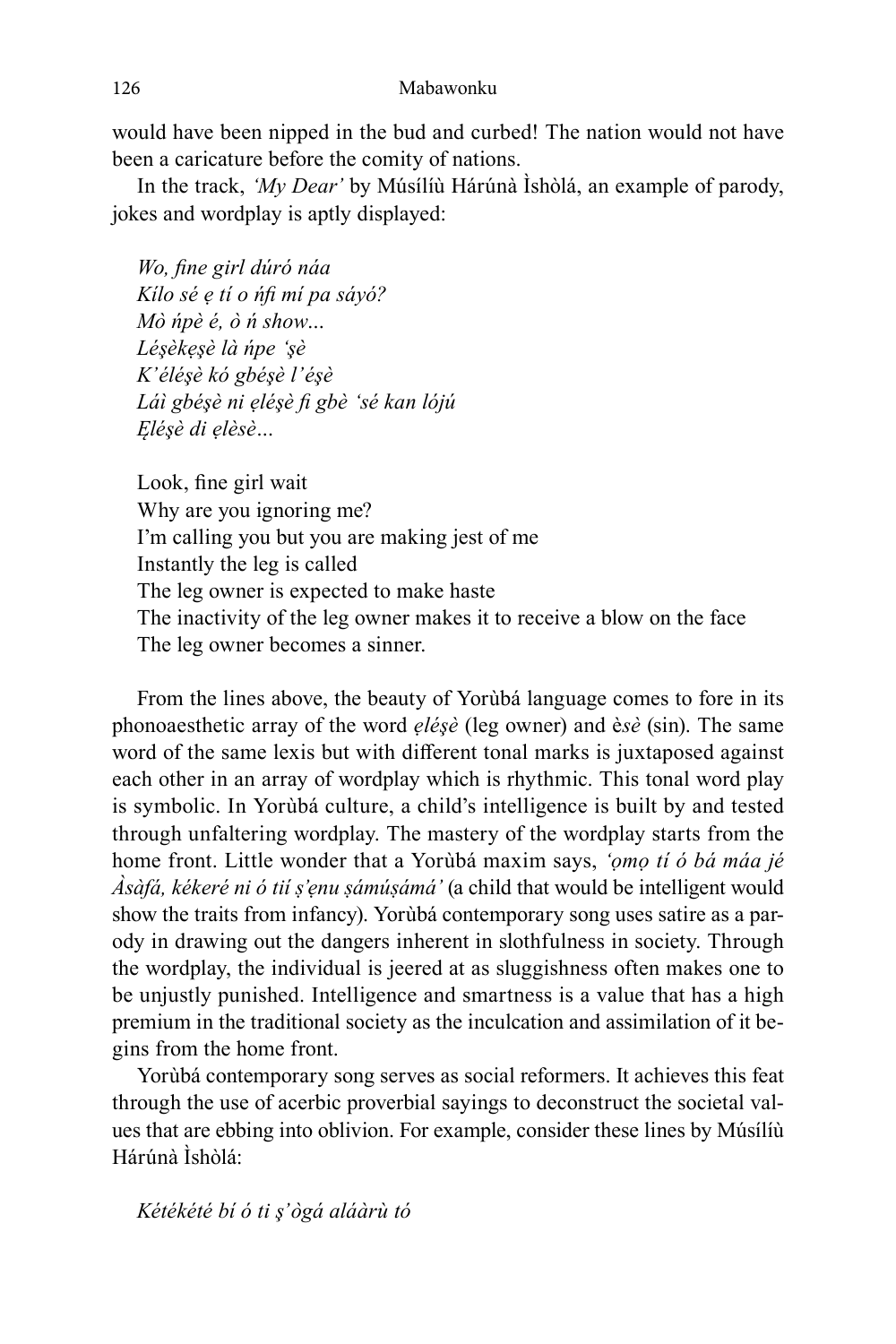*Kò lè gbé gẹdú Tí ò bá fé wọlè Kò ní jé se irú è Àfi tí ó bá fé fi òrun sè fà Ni á ní òún fé ru mótò lẹlẹ* 

As strong as the donkey is than a peon It cannot carry a timber If it does not want to be submerged It will never attempt such Except it want to die ingloriously That it will say it want to carry a car.

From the lines above, the need for moderation in human endeavor in society is stressed. The song preaches moderation (*ìwòntùn 'wònsì*) both in character and indeed. This is one of the principal characters of the *'ọmọlúàbí'*  belief. It is therefore not surprising that Victor Olanipekun says, "part of the beliefs of the Yorùbá is the view that the very essence of one's life is a good character."16 Honesty is a sub-set of good character and this is what Wàsíù Àyìndé Marshal haps on as he asserts:

*Wón ní ká a máá ṣe mó Wón ní ká á ṣ'òtító* (They said we should not do it again They said we should be truthful).

 Good character and honesty are social values that have almost lost their significance in our modern-day lives. Yorùbá contemporary song, therefore, serves as the hind leg moving against our cultural denunciation. Furthermore, Olanipekun asserts the Aristotelian ethics which are fundamental core attributes of the (*ọmọlúàbí)* Yorùbá belief system. The Aristotelian ethics "[being] are justice, honesty, generosity and courage."**<sup>15</sup>** These characteristics when found to be missing in the deeds of an individual or society, lopsidedness and imbalance are bound to exist. The Artists through proverb and parody uses satire as reflected in the songs to cast aspersion as a lampoon and as derision of the deeds of an individual or society. It is to this end that Lawuyi

<sup>16</sup> Olanipekun, Victor. ''Ọmọlúàbí: Rethinking the concept of Virtue in Yorùbá Culture and Moral System.'' *Africology:* the *Journal of Pan African Studies* 10.9 (2017): 221.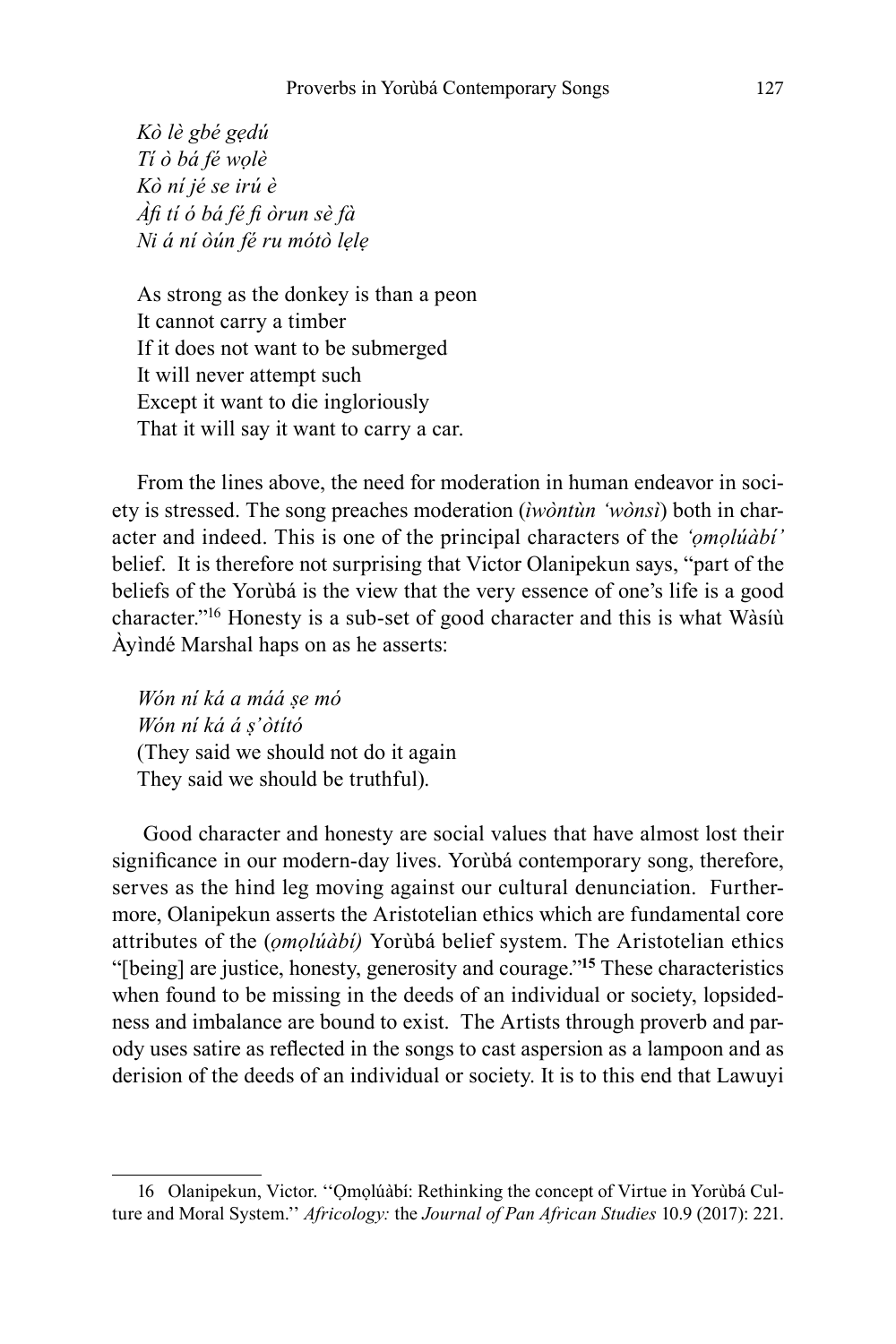summarizes the discourse that, "moderation should be exercised by a respectable person" (*ìwòntùn 'wònsì ló yẹ ọmọlúàbí)*. 17

#### **Conclusion**

As earlier stated that music permeates every aspect of Yorùbá life as there is nothing the Yorùbá do not sing about or turn into song as virtually everything that affects the life of a community significantly can form the subject of these songs. This is so because of the musical nature of the language which is inherent in its tonality and sound system. By sound system, one is talking about the rhythm, the various sound devices associated with the language and its cultural reliance on both tonal wordplay and counterpoint. All these give Yorùbá language its musicality.

Every Artist is a product of the society as s/he shapes and is shaped by society. As a matter of fact, society provides the raw materials which are later refined by the Artists. The fact that the Artists operates within the ambit of society gives him the privilege to interact with society. His interaction with the society to condemn vices and commend virtues precipitates the use of proverbs. The use of proverbs as an indigenous tattoo, however, as a communicative nest is sacrosanct to the Artists as it showcases the uniqueness and dynamism of meanings in the language which has hitherto been dubbed as vilifying. African language is perceived by the Eurocentric critics to be vilifying with its dual nature as the spoken word is believed to express more than what it reveals. That is, it bears more in words and images. Yorùbá contemporary song is highly imagistic and the satire expressed therein is explicit. This is in tandem with the Yorùbá proverbs that, '*l'ówe l'ówe ni à ńlu ilù àgídìgbo'* (àgídìgbo drum is beaten proverbially) and '*ẹni ègún bá gún l'ésè ní ńse lákà'nláká tọ alábẹ lọ'* (whoever the thorn pinches would hop to the doctor for a remedy). Satire is often used proverbially in the songs to foreground a fundamental Yorùbá cultural concept, *'ọmọlúàbí'* which is prescriptive. As a reformative tool casts in a language that is easily understood by the society, the essence of proverb usage in the songs is to draw attention to the basis of life in the society and/or individual.

In essence, the use of the indigenous tattoos by the song artists, according to Falola's voice, restores pride, provides the basis of identity, "enhances the struggle to attain mental liberation, and provides the framework for development."18 This is so as the 'phenomenon' dubbed as culture remains relevant

<sup>17</sup> Lawuyi, O.B. "The Tortoise and the Snail: Animal Identities and Ethical issues concerning Political Behaviour among the Yorùbá of Nigeria." *Second Order* 1, (1988): 29.

<sup>18</sup> Falọla, Toyin. *The Power of African Cultures.* USA: University of Michigan Press, 2003*,* 64.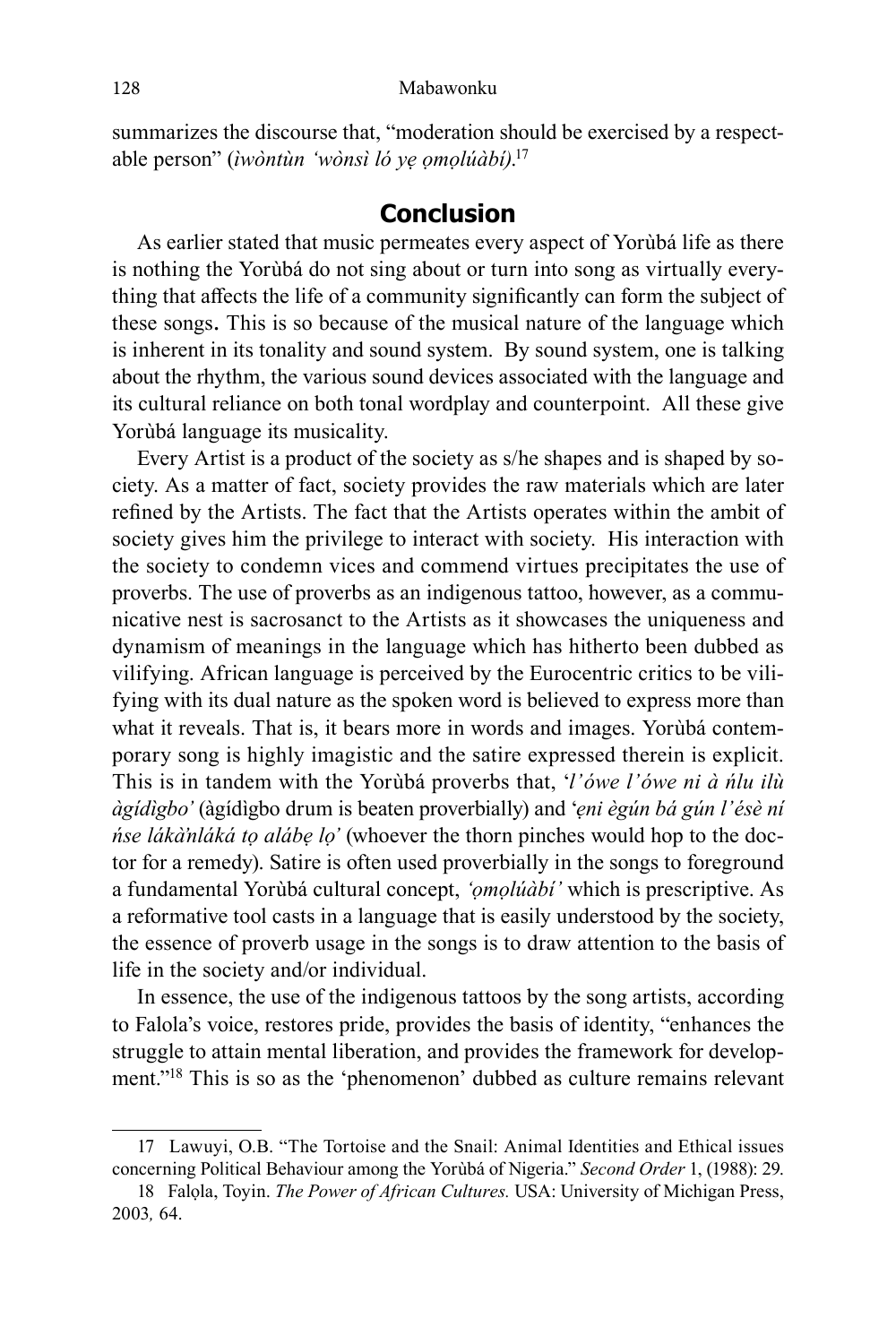through language usage in the modern era and has to be integrated into all aspects of socio-cultural and economic life. This study reveals that the use of proverbs as indigenous tattoos has elevated both the language of the song Artists to the status of living art of popular communication and their personalities to that of a mystic *'massieur'* as there is the need to localize the global issues and globalized the local ones. Doing so would enhance and ensure continuity of the salient aspects of our culture especially the language, which now seems to have lost its potency and rhythm via the social constrictions.

 In a nutshell, borrowing should be adaptive and creative and not as an imitator. This is exactly what the indigenous tattoos do in Yorùbá contemporary songs as replicated through the works of the selected song Artists. Músílíù Hárúnà Ìshòlá tacitly captures this well as he succinctly defrays the notion of 'art for art sake' as he uses his song to both educates and entertains. As a contemporary Yorùbá song Artist, he mixes both the local (àpàlà) and global (pop) styles in his kind of music (Àpàlà) to strike a balance in the ever-changing society to have a wider audience and pride of place compared to the old order of his father which sees àpàlà music as the reserve and genre of the aged ones. This feat by him is quite adaptive, innovative and creative. It should be mentioned however that the indigenous tattoos which colors Yorùbá contemporary songs are richly spiced with comparison. This is so as the Yorùbá language thrives on the comparison. The adaptive and creative know-how of the song Artist follows suit from the comparison tenets inherent in the language and this again buttresses the earlier stated point that 'a child that would be intelligent would show the traits from infancy.' In drawing comparison between ecstasy and pain, a woman's response (outburst) to the two is compared as this is aptly captured in the excerpt of the lines from Músílíù Hárúnà Ìshòlá below:

*Orí okó ò t'órí ọmọ èyin elégbé mo ní. B'óbìnrin jè gbádùn ẹpòn, won á se bó ńké. Àkólé okó nìyẹn*

The penis head is not as big as that of a baby My retinue of singers. When a woman enjoys copulation, One would think she's crying. That is the penis delight.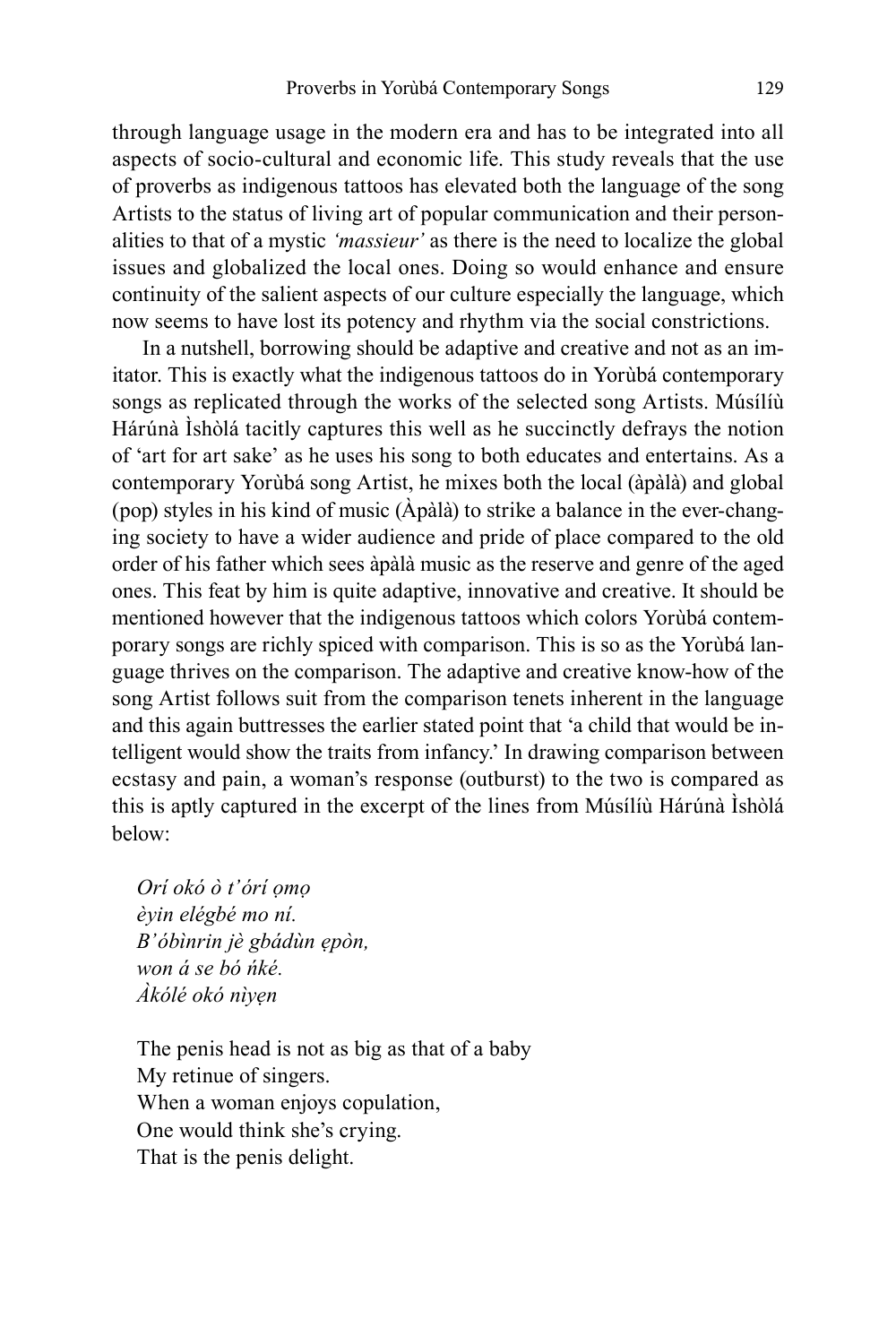The comparison in the excerpt above is between a woman's action during child's birth (pain) and copulation (ecstasy). The juxtaposition is between the woman's birth canal which takes something as big as a baby's size and also, something smaller but yet, it makes the woman cry. Although the woman cried in the two circumstances but the crying is for different purposes. The adaptive and creative know-how of the song Artist comes to the fore in the song as he talks about two vital things that a woman accommodates in her body and yet, does no harm to the system!

### **Bibliography**

- Adegoju, Adeyemi. "'The Musician as Archivist: An Example of Nigeria's Lagbaja.'' *Itupale: Online Journal of African Studies* 1 (2009):1-23. *http://www.researchgate.net/publication/228375725/ The\_Musician\_as \_Archivist.*
- Adeoti, Gbemisola. "The Loudness of the 'Unsaid': Proverbs in Selected African Drama." *Legon Journal of the Humanities* 30.1 (2019): 82-104. *http:// dx.doi.org/10.4314/Ijh.v30i1.4* on January 22, 2021.
- Andah, B.W. ''African Development.'' Occasional Publications of the Department of Anthropology, University of Ibadan, 1982, 4-25.
- Ayinde-Marshal, Wasiu. "Iba." À*b*ò*d*é *M*é*cc*à*.* Lagos: Fújì Rẹpẹtẹ Label, 1980. Digital Audio Disc, 33min 46secs.
- Ayinde-Marshal, Wasiu. "The Truth." *Talazo.* Lagos: Ola Oluwa Music Label, 1984. Digital Audio Disc, 34min 38secs.
- Falọla, Toyin. *The Power of African Cultures.* USA: University of Michigan Press, 2003.
- Finnegan, Ruth. *Oral Literature in Africa*. Oxford: Clarendon Press, 1970.
- Halliday, Michael Alexander.K. *On Language and Linguistics,* edited by Jonathan Webster, *The Collected Works of M.A.K Halliday,* vol.3, New York: Continuum, 2003.
- Haruna- Ishola, Musiliu. *Sóyòyò.* 2000. Lagos: Jooat Record, 2003. Digital Audio Disc, 40min 46secs.
- Lawuyi, O.B. ''The Tortoise and the Snail: Animal Identities and Ethical issues concerning Political Behaviour among the Yorùbá of Nigeria.'' *Second Order* 1 (1988): 29-30.
- Mabawọnku, 'Funminiyi. "Interplay of Ideology, symbols and culture: A reading of Zulu Sofola's plays." *Iroro: A Journal of Arts* 18.1&2 (2019): 36-57.
- Ogunba, Oyin. "Literary Art and Literary Creativity in Contemporary Africa." Paper presented at the *Inaugural Lecture* Series 36, University of Ife. 1978. 1-28.